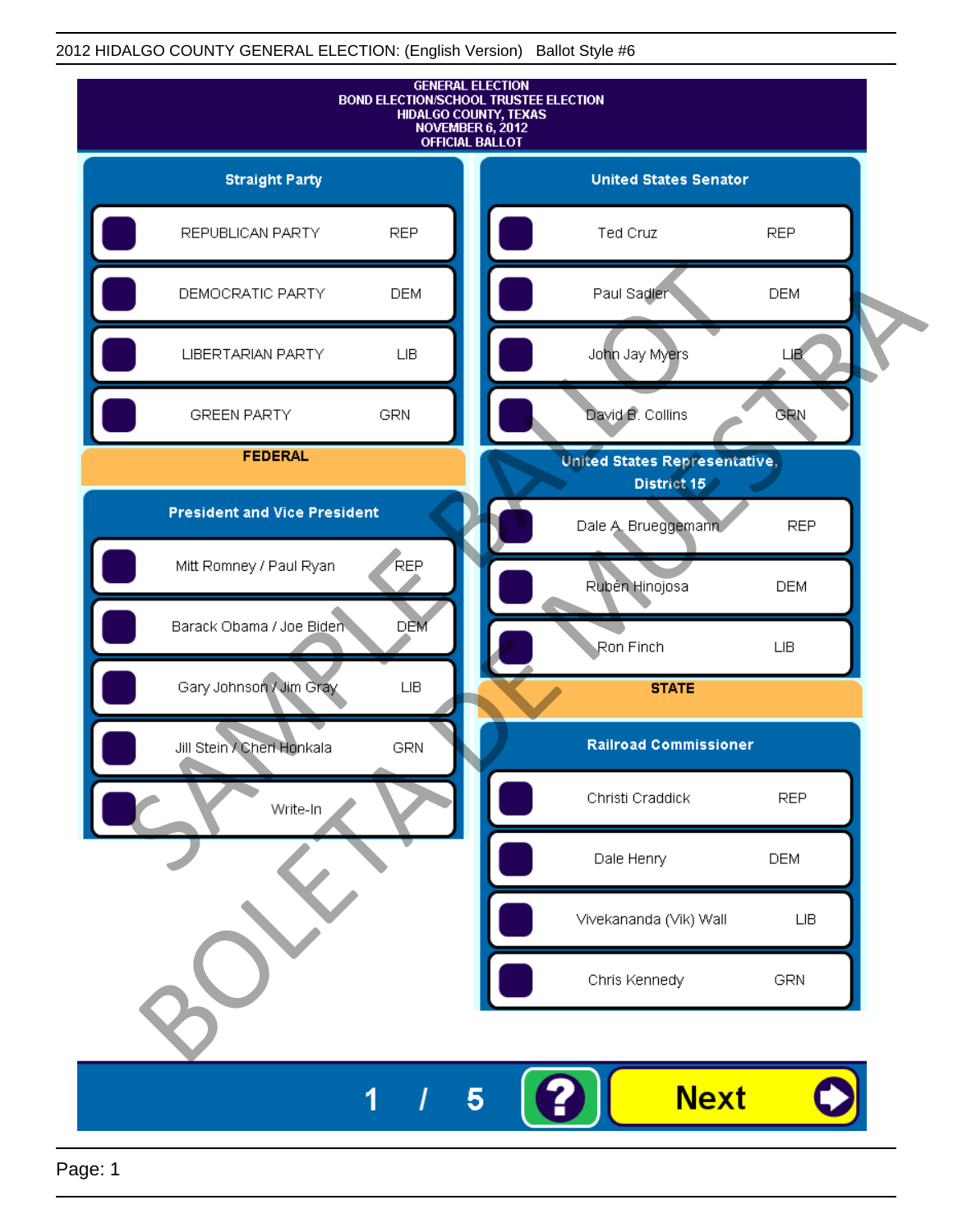

Page: 2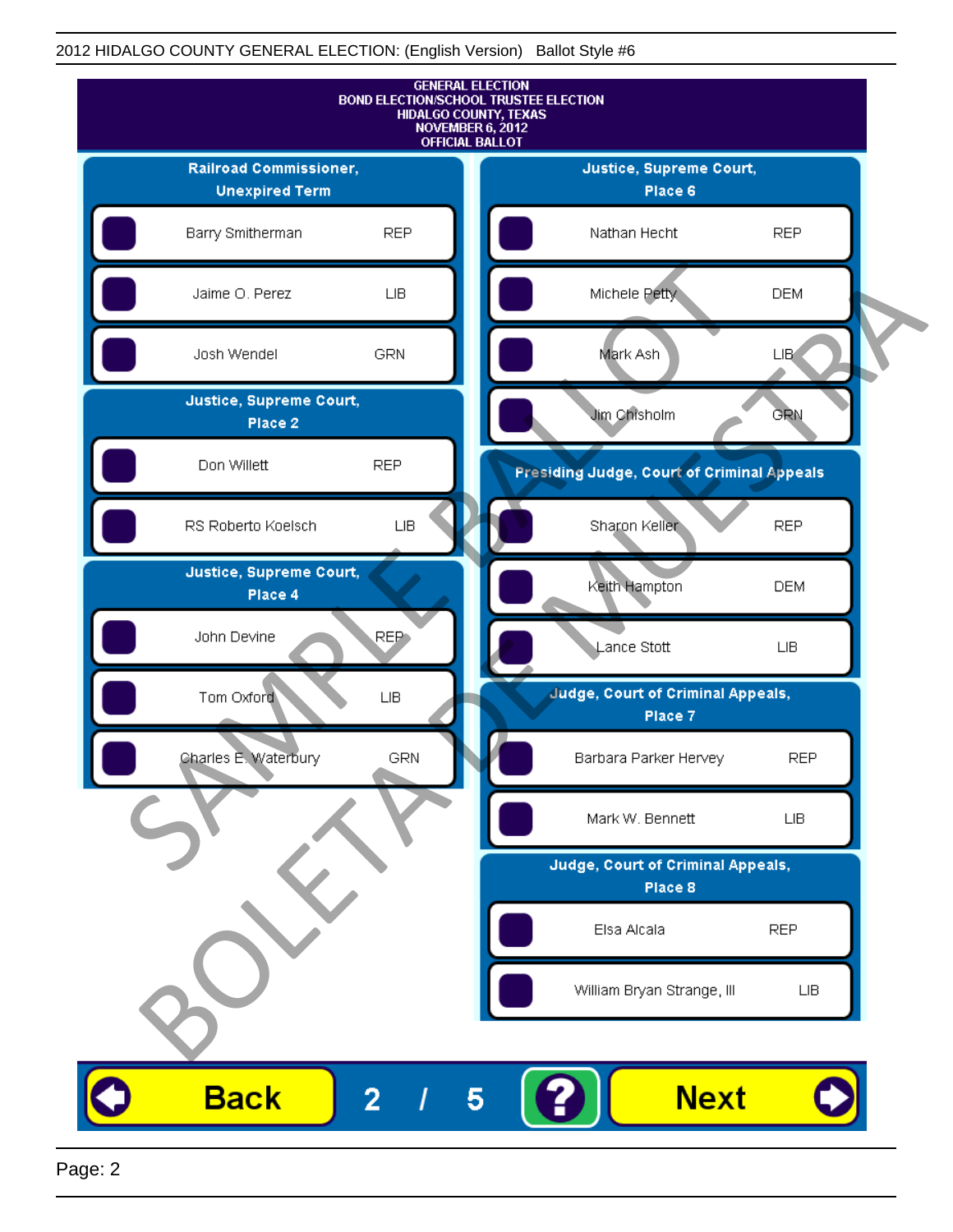

Page: 3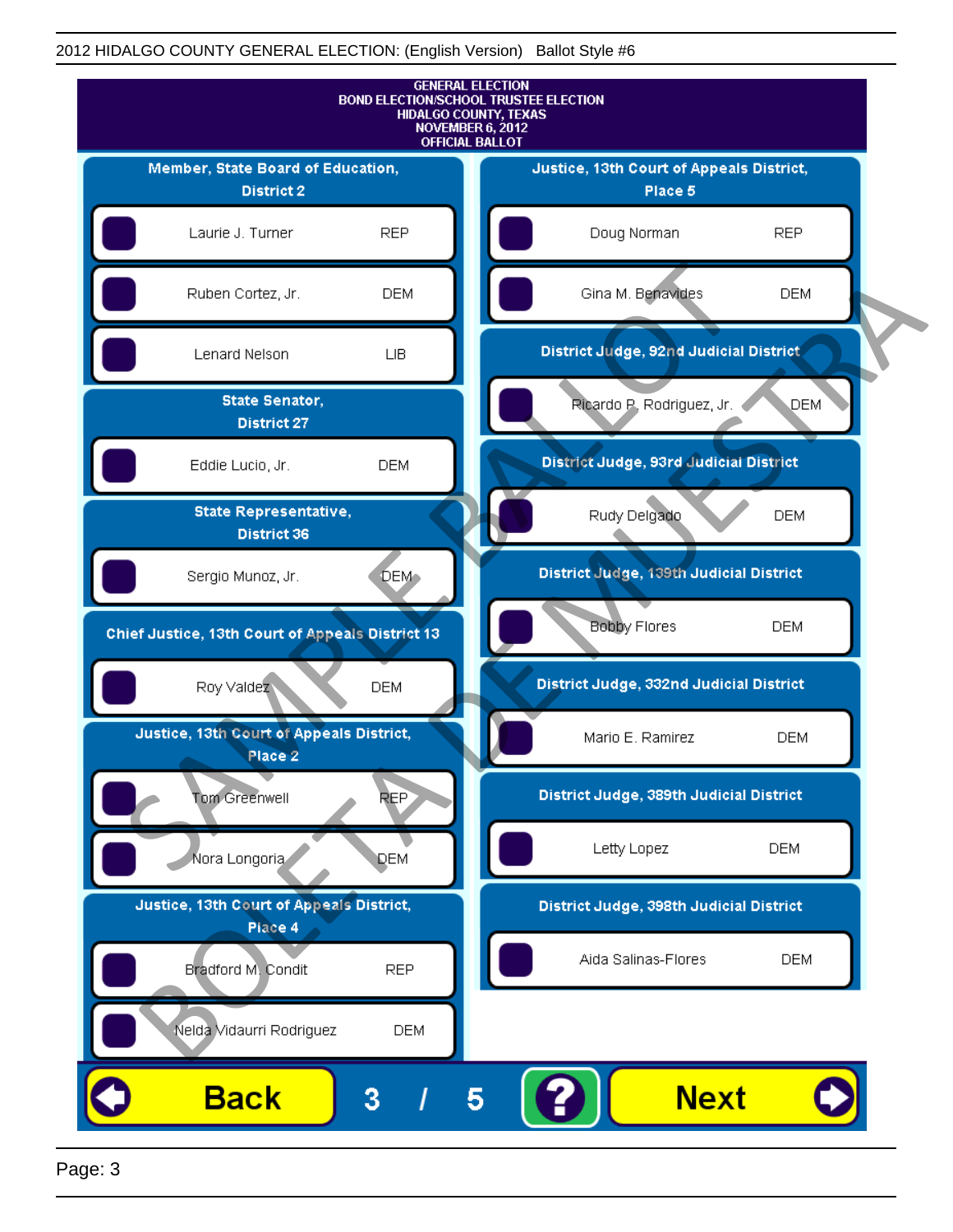| <b>GENERAL ELECTION</b><br><b>BOND ELECTION/SCHOOL TRUSTEE ELECTION</b><br>HIDALGO COUNTY, TEXAS<br>NOVEMBER 6, 2012<br><b>OFFICIAL BALLOT</b>                             |            |                                                   |  |
|----------------------------------------------------------------------------------------------------------------------------------------------------------------------------|------------|---------------------------------------------------|--|
| District Judge, 430th Judicial District                                                                                                                                    |            | <b>HIDALGO INDEPENDENT SCHOOL DISTRICT</b>        |  |
| Israel Ramon, Jr.                                                                                                                                                          | <b>DEM</b> | FOR SCHOOL BOARD TRUSTEE<br>Place No. 1           |  |
| District Judge, 449th Judicial District                                                                                                                                    |            | Victor M Peña                                     |  |
| Jesse Contreras                                                                                                                                                            | <b>DEM</b> | <b>Blanca Lara</b>                                |  |
| <b>COUNTY</b>                                                                                                                                                              |            | FOR SCHOOL BOARD TRUSTEE<br>Place No. 2           |  |
| <b>Sheriff</b>                                                                                                                                                             |            | Blas Quiroga Jr.                                  |  |
| Robert Caples                                                                                                                                                              | <b>REP</b> | Raymundo (Ray) Martinez                           |  |
| Guadalupe "Lupe" Trevino                                                                                                                                                   | DEM        | FOR SCHOOL BOARD TRUSTEE<br>Place No. 4 UNEXPIRED |  |
| HIDALGO COUNTY DRAINAGE DISTRICT NUMBER ONE                                                                                                                                |            | Mentor Cantu                                      |  |
| <b>BOND ELECTION</b>                                                                                                                                                       |            | Norma Garza-Torres                                |  |
| THE ISSUANCE OF \$184,000,000.00 IN BONDS AND THE<br>LEVYING OF THE TAX IN PAYMENT THEREOF FOR<br>IMPROVEMENTS TO THE DRAINAGE DISTRICT'S STORM<br><b>DRAINAGE SYSTEM?</b> |            | FOR SCHOOL BOARD TRUSTEE<br>Place No. 5 UNEXPIRED |  |
| <b>FOR</b>                                                                                                                                                                 |            | A. Alvin Sámano                                   |  |
| <b>AGAINST</b>                                                                                                                                                             |            | Rodolfo "Rudy" Francisco Franz!                   |  |
|                                                                                                                                                                            |            | FOR SCHOOL BOARD TRUSTEE<br>Place No. 6           |  |
|                                                                                                                                                                            |            | Carlos Cardoza, Sr.                               |  |
|                                                                                                                                                                            |            | Rafael "Ralph" Garza                              |  |
| <b>Back</b><br>4                                                                                                                                                           | 5          | <b>Next</b>                                       |  |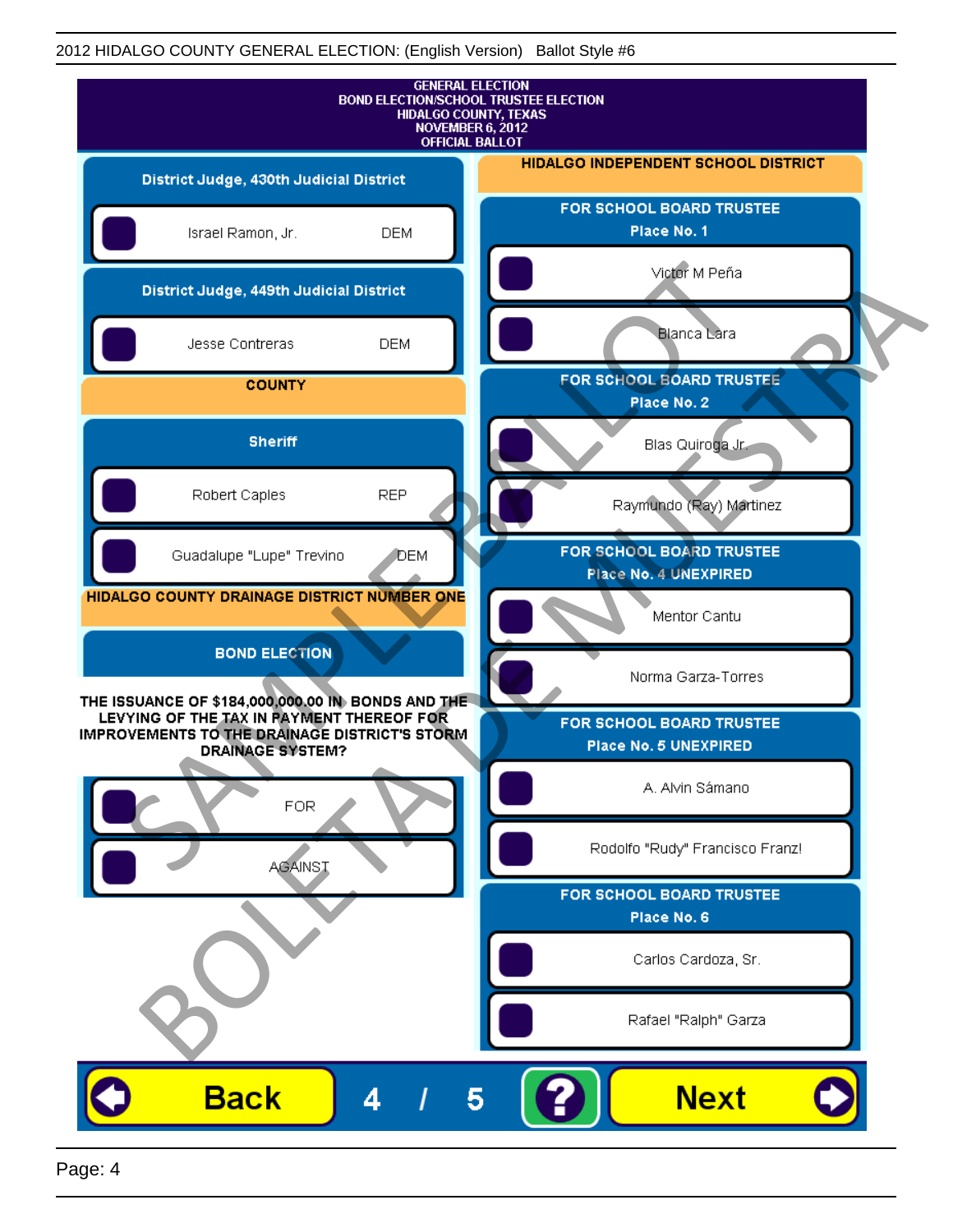| <b>GENERAL ELECTION</b><br><b>BOND ELECTION/SCHOOL TRUSTEE ELECTION</b><br>HIDALGO COUNTY, TEXAS<br><b>NOVEMBER 6, 2012</b><br><b>OFFICIAL BALLOT</b> |               |  |
|-------------------------------------------------------------------------------------------------------------------------------------------------------|---------------|--|
| FOR SCHOOL BOARD TRUSTEE<br>Place No. 7                                                                                                               |               |  |
| Yesenia Ayala                                                                                                                                         |               |  |
| David Badillo                                                                                                                                         |               |  |
| UNOPPOSED CANDIDATES DECLARED ELECTED                                                                                                                 |               |  |
| Judge, County Court at Law No. 7<br>Sergio Valdez (DEM)                                                                                               |               |  |
| <b>County Tax Assessor-Collector</b><br>Pablo "Paul" Villarreal, Jr. (DEM)                                                                            |               |  |
| <b>County Commissioner, Precinct No. 1</b><br>A.C. Cuellar Jr. (DEM)                                                                                  |               |  |
| County Commissioner, Precinct No. 3<br>Joe M. Flores (DEM)                                                                                            |               |  |
| Justice of the Peace, Precinct No. 1 Place 1<br>Gilberto Saenz (DEM)                                                                                  |               |  |
| Justice of the Peace, Precinct No. 2 Place 1<br>Robert M. "Bobby" Contreras (DEM)                                                                     |               |  |
| Justice of the Peace, Precinct No. 3 Place 1<br>Luis J. Garza (DEM)                                                                                   |               |  |
| Justice of the Peace Precinct, No. 4 Place 1<br>Charlie Espinoza (DEM)                                                                                |               |  |
| <b>Constable, Precinct No. 1</b><br>Celestino Avila Jr. (DEM)                                                                                         |               |  |
| Constable, Precinct No. 2<br>Martin "Marty" Cantú (DEM)                                                                                               |               |  |
| Constable, Precinct No. 3<br>Lazaro "Larry" Gallardo Jr. (DEM)                                                                                        |               |  |
| Constable, Precinct No. 4<br>J.E. "Eddie" Guerra (DEM)                                                                                                |               |  |
|                                                                                                                                                       |               |  |
| <b>Back</b><br>5                                                                                                                                      | <b>Review</b> |  |

О

V J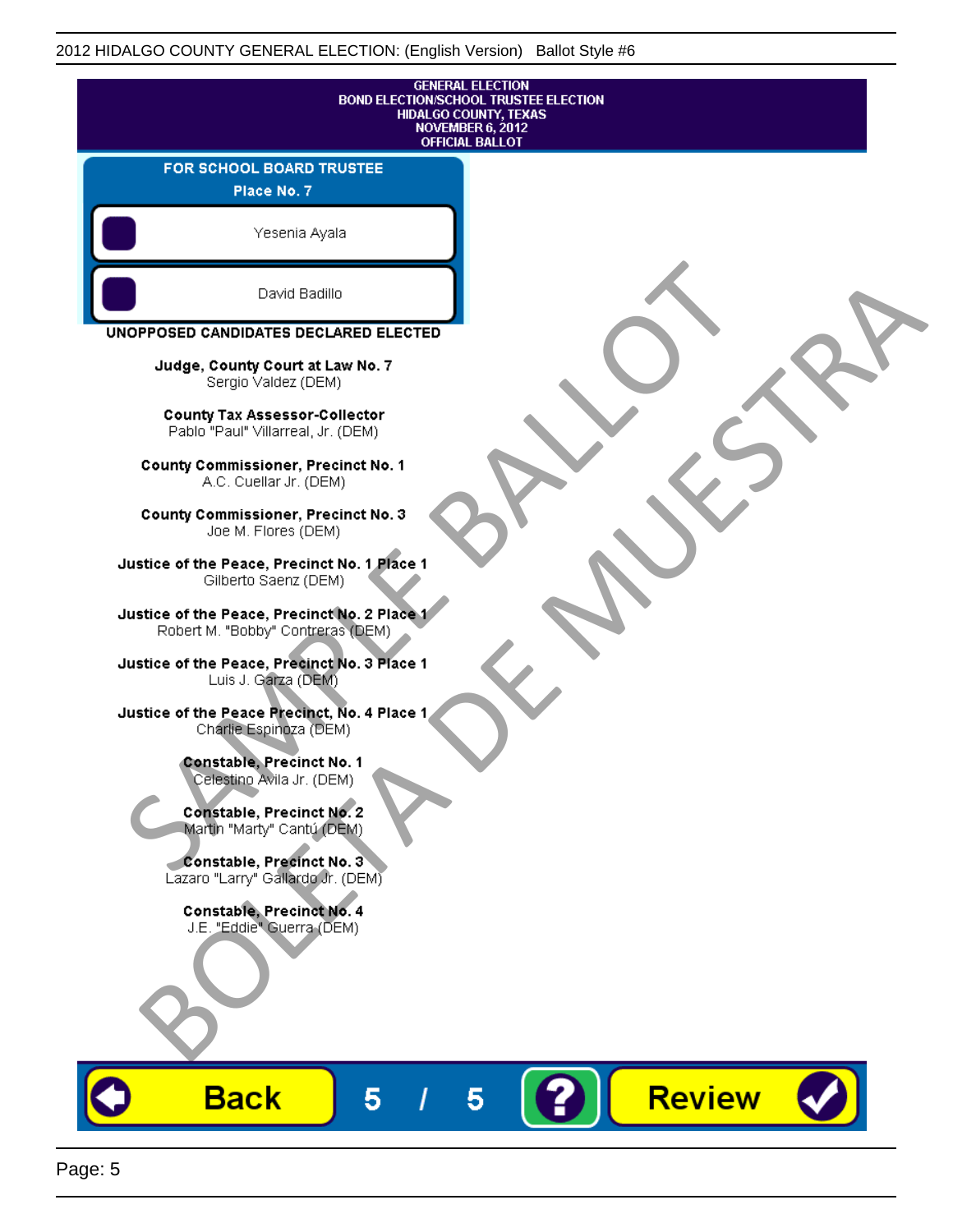Press the candidate name or contest title to return to a contest.

Vote button will light up when

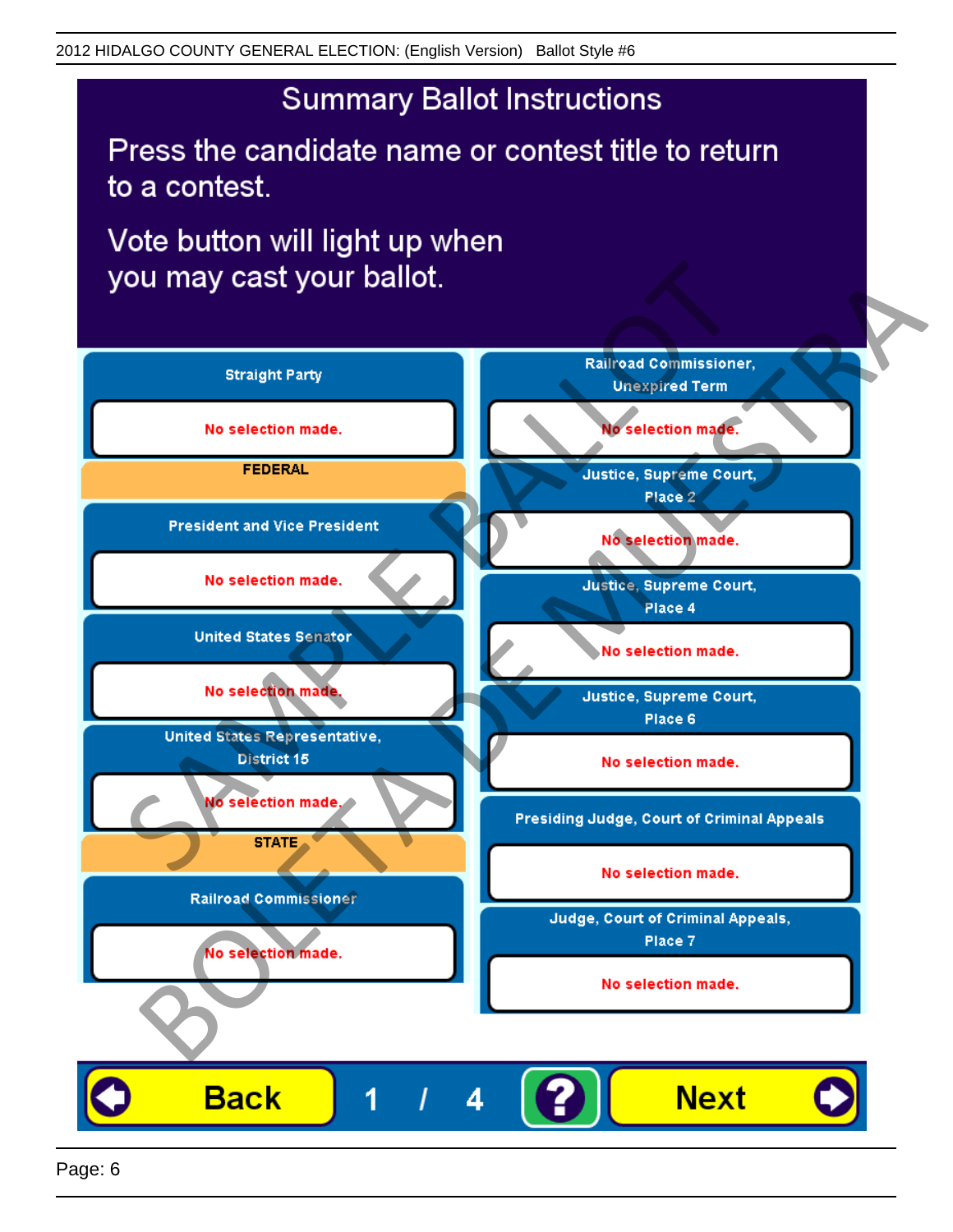Press the candidate name or contest title to return to a contest.

Vote button will light up when

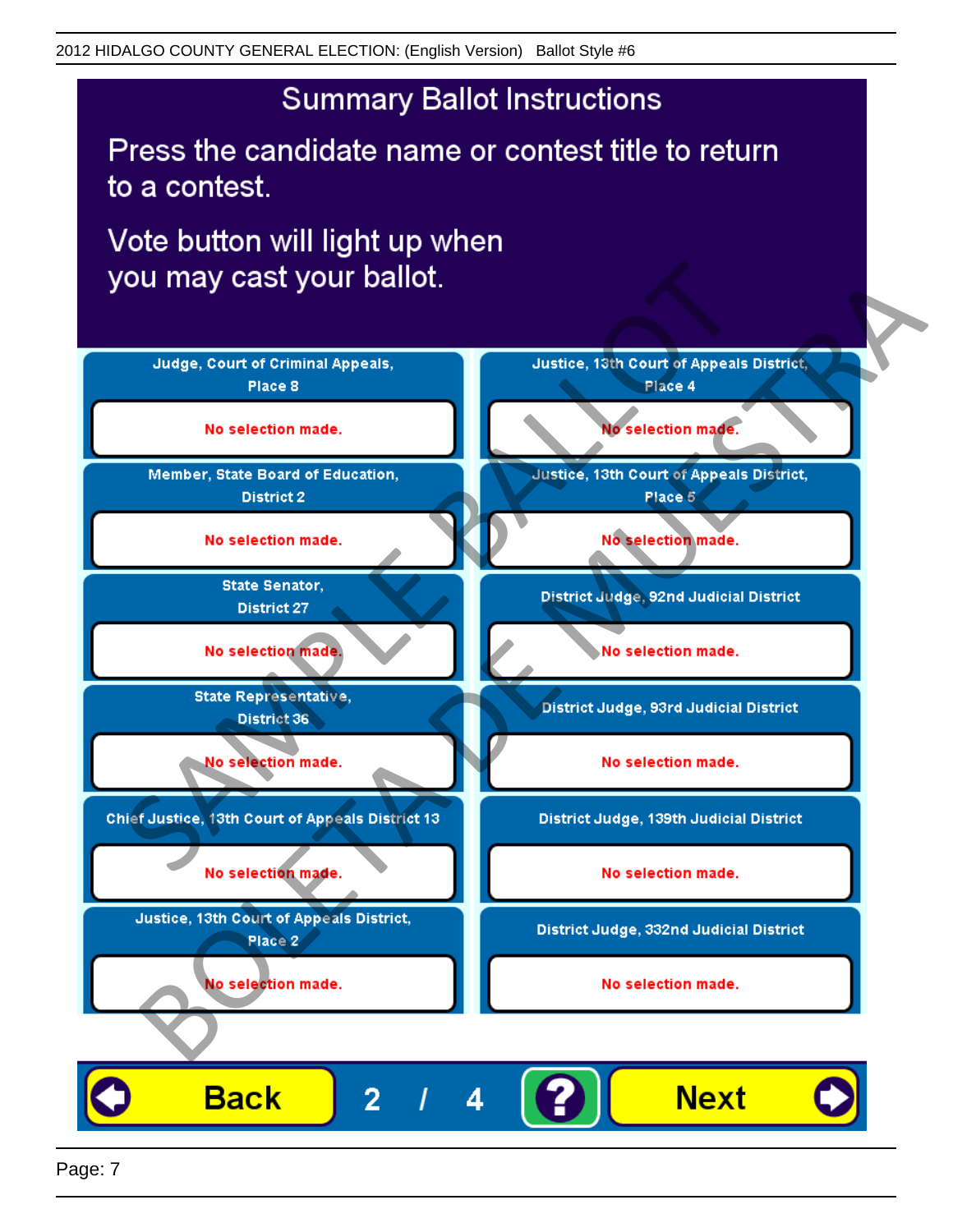Press the candidate name or contest title to return to a contest.

Vote button will light up when